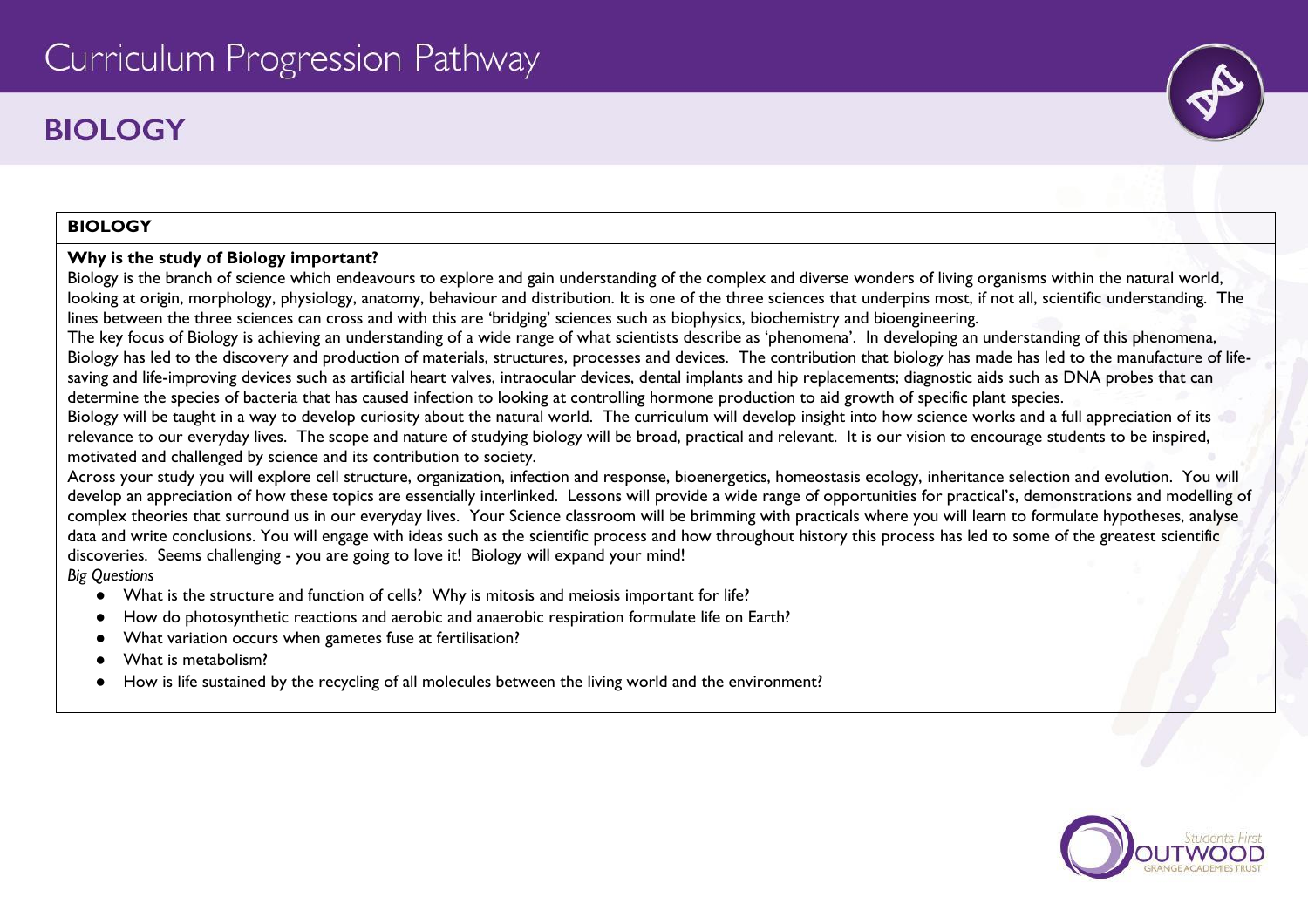#### **What skills will the study of Biology teach you?**

You are a citizen in this world and you need to know how the natural and modern world works. It will teach you to;-

- Understand theories that explain phenomena
- Apply basic ideas and models that support understanding
- Evaluate models and theories
- Present theories in mathematical form
- Recall quantitative relationships
- Derive quantitative relationships between various measured quantities
- Explain how theories are borne out by experiment.
- Apply experimental procedure and understand that it is a measure of success of a theory
- Present, interpret and evaluate experimental data
- Apply mathematical skills to solve problems
- Develop a deeper understanding of everyday experiences including the natural world and modern devices

### **What will you know and understand from your study of Biology?**

- Develop scientific knowledge and conceptual understanding of Biology
- Develop understanding of the nature, processes and method involved in Biology
- Develop and learn to apply observational, practical, modelling, enquiry and problem-solving skills, both in the laboratory, in the field and in other learning environments
- Develop their ability to evaluate claims linked to Biology through critical analysis of the methodology evidence and conclusions, both qualitatively and quantitatively

## **How does your study of Biology support your study in other subjects?**

Study of any subject in our curriculum takes full advantage of links with other subject areas- we term these as interdisciplinary links and we make the most of them because we know that deep learning requires the transference of knowledge and skills from one topic of learning to another. Once you can transfer your learning across topics and subject areas then you are really mastering what you know and how to apply your understanding and skills.

Biology touches on so many other subjects such as Chemistry, Physics, Physiology and Health Care. You will learn methods of thinking and research that are widely applicable to other subject areas helping your thinking in all subjects. As a science Biology relies heavily upon evidence to test predictions and theories. Through developing mathematical techniques as well as applying reasoning your skills to present and justify information can be applied to most careers and further education. Across the teaching of subjects, teachers will make reference to your learning in other areas such as Mathematics, Physics and Chemistry and this will help you to develop your understanding. There are even opportunities to apply this learning in Y7, 8 and 9 when interdisciplinary study days are organised to deepen your understanding across the curriculum such as when our STEM departments work together to solve a common problem.

# **How can you deepen your understanding of Biology?**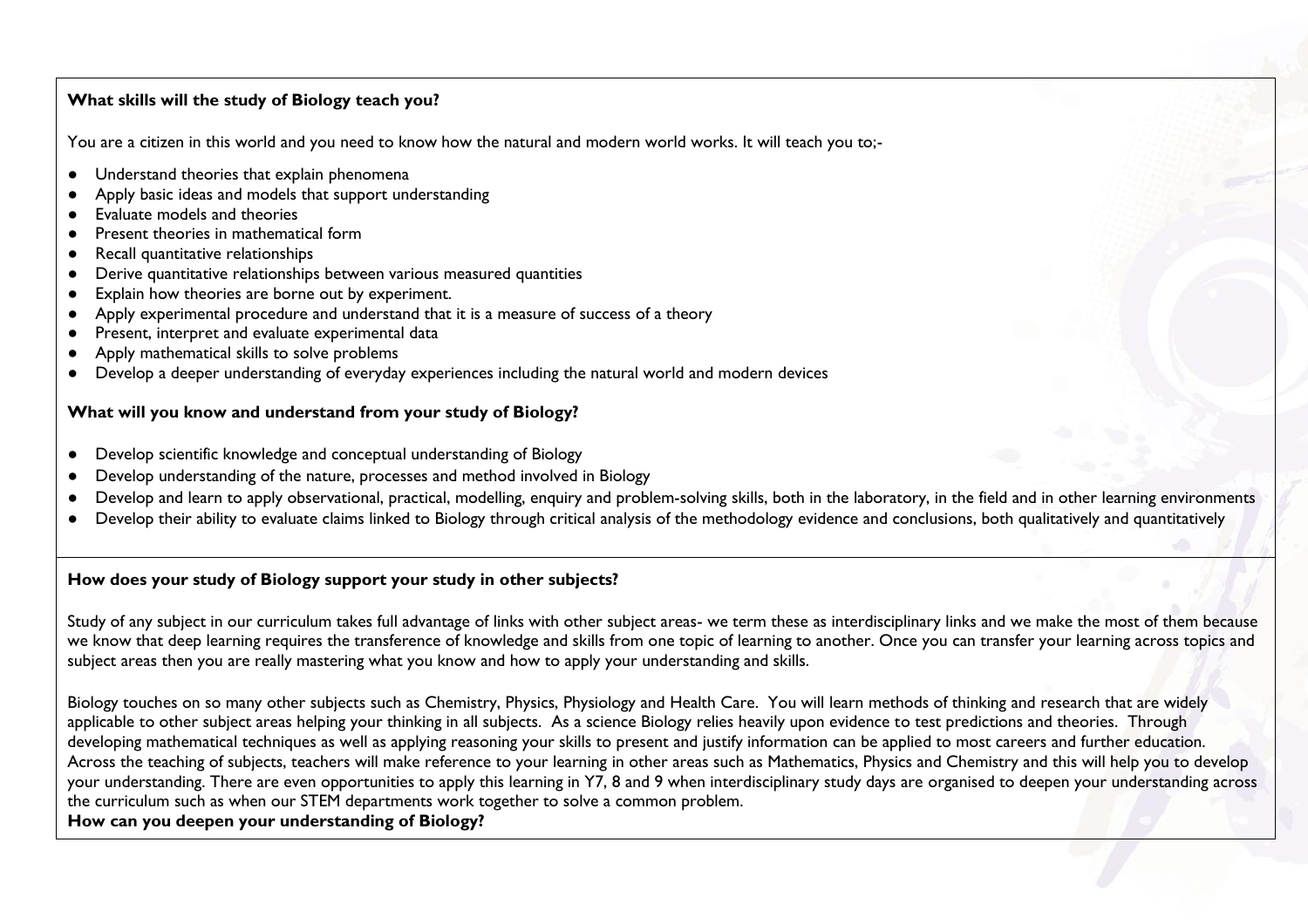Our Science department offers lots of great opportunities for you to really engage with this fabulous subject. Why not look out for the KS3 Mad Scientists enrichment club on offer, with a different theme each term for Years 7, 8 and 9. We will offer STEM events and activities that may include opportunities to visit local colleges and universities and visitors to the academy offering extra enrichments when circumstances allow. There may be visits to science museums and events that celebrate great scientists and discoveries. We offer after school support sessions for GCSE students and work with other departments to enhance learning such as maths in science and geography in science. These involve both practical and theoretical sessions, alongside other fun revision sessions such as themes quizzes and problem solving challenges. Get involved!

#### **How are you assessed in Biology?**

Throughout the 5 year Biology course (3 years in KS3 and 2 years in GCSE) you are assessed using the following assessment objectives which ensure that you can cumulatively build your subject understanding in preparation for future GCSE and A Level study. There are half-termly assessment points each year that we term Praising Stars©. For years 7, 8 and 9 we base our assessment on our subject mapping of the age related expectations across the curriculum, assessing students' performance at their current stage of study against expectation. At GCSE in years 10 and 11 we make informed predictions informed by our holistic assessment of their progress against the key assessment objectives and their aspirational GCSE targets.

#### **Key Assessment Objectives**

AO1: Demonstrate knowledge and understanding of:

- Scientific ideas
- Scientific techniques
- Scientific procedures

AO2: Apply knowledge and understanding of:

- Scientific ideas
- Scientific enquiry
- Scientific techniques and procedures

AO3: Analyse information and ideas to:

- Interpret and evaluate
- Make judgements and draw conclusions
- Develop and improve experimental procedures

## **How can biology support your future?**

Of course, we offer the study of GCSE and A Level Biology (in our Post 16 academies) and we encourage your continued study in this fantastic subject. Biology is offered at most prestigious universities either as a single honours or a joint honours subject studied alongside other disciplines e.g. English literature. The very fact that you have been able to study biology, your analytical thinking and mathematical reasoning will help your future application be they for colleges, universities, apprenticeships or employment. Careers that the study of Biology supports include:#

- Teaching!
- Medicine/Dentistry/Veterinary
- Marine Biology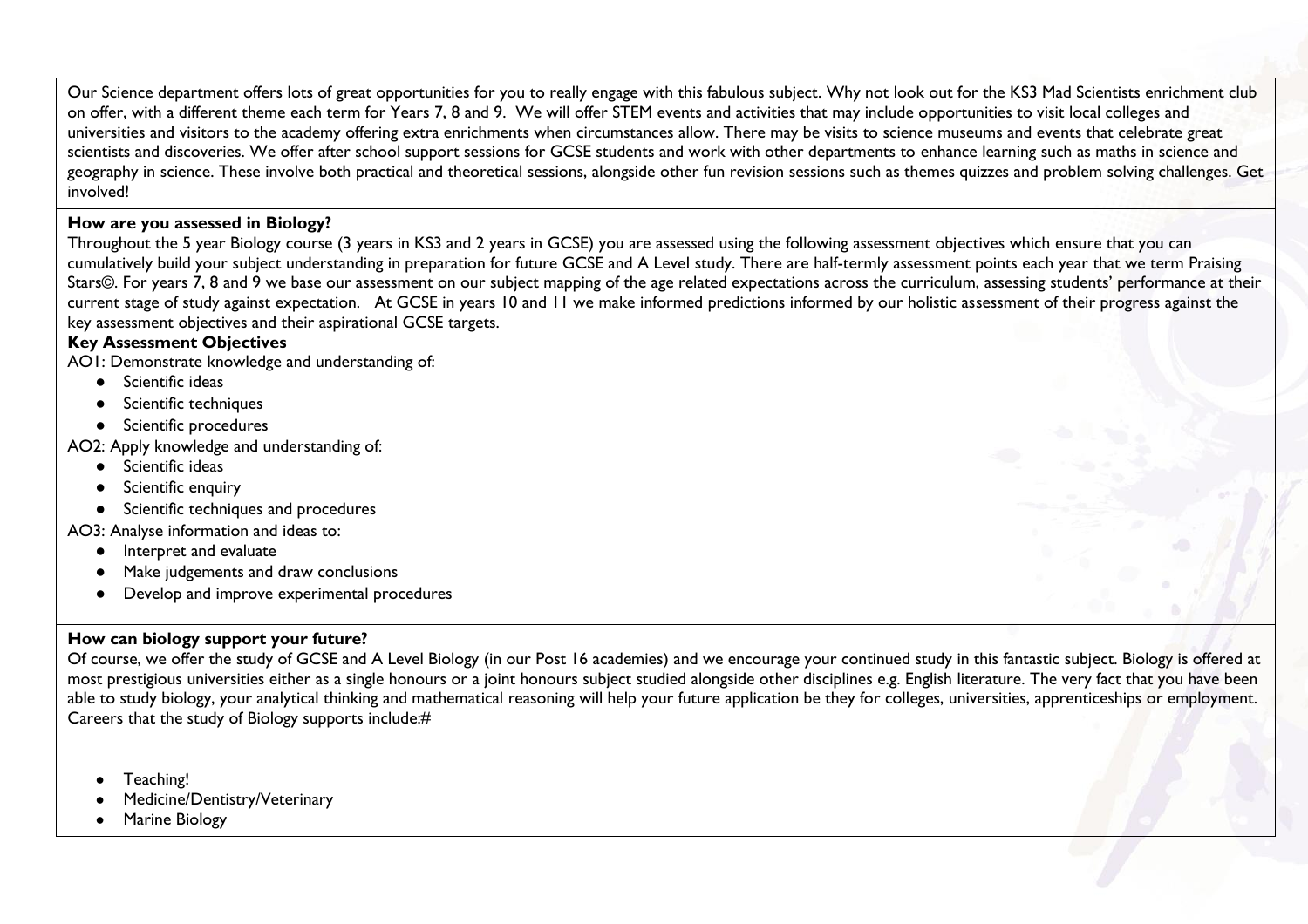- **•** Geneticist/Genomicist
- Nanotechnology
- Biostatistician
- Science journal editor
- Law

| SCIENCE CURRICULUM PROGRESSION PATHWAY AT OUTWOOD ACADEMY REDCAR |                                                                                                                                                  |                                                                                |                                             |                                                                                           |                                                                                                                                                                                       |  |  |  |
|------------------------------------------------------------------|--------------------------------------------------------------------------------------------------------------------------------------------------|--------------------------------------------------------------------------------|---------------------------------------------|-------------------------------------------------------------------------------------------|---------------------------------------------------------------------------------------------------------------------------------------------------------------------------------------|--|--|--|
|                                                                  | Year 7                                                                                                                                           | Year <sub>8</sub>                                                              | Year 9                                      | Year 10                                                                                   | Year II                                                                                                                                                                               |  |  |  |
| <b>Autumn</b>                                                    | Unit I Introduction to Science<br>- bridging the gap between<br>KS2 and KS3 and looking at<br>core science skills.<br>Unit 2 - Matter and Energy | Unit I - Practical and<br>Investigation skills.<br>Unit 2 - Matter and energy. | Space.<br>The Skeletal System.<br>Rocks.    | Waves.<br>Particle Model of<br>Matter.                                                    | Masterclasses for:-<br>C <sub>2</sub> Bonding,<br>C3 Quantitative Chemistry, C4<br><b>Chemical Changes</b><br>PI Energy<br>P <sub>2</sub> Electricity                                 |  |  |  |
| <b>Autumn</b><br>$\mathbf{2}$                                    | Unit 2 - Matter and Energy.<br>Unit 3 - Chemical substances.                                                                                     | Unit 2 - Matter and energy.<br>Unit 3 - Organ systems.                         | Light and Sound Waves.<br>Living Organisms. | Cell Biology. Bonding,<br>Structure and the<br>properties of matter.                      | Masterclasses for:-<br><b>CI</b> Atomic Structure<br><b>B4 Bioenergetics</b><br>P3 Particle Model of Matter<br><b>P4 Atomic Structure</b><br>Gap Analysis                             |  |  |  |
| Spring I                                                         | Unit 3 - Chemical substances.<br>Unit 4 - Animal Organ<br>systems.                                                                               | Unit 3 - Organ systems.<br>Unit 4 - Chemical<br>reactions.                     | <b>Chemical Patterns.</b>                   | Organisation and cell<br>transport. Energy.                                               | C6 Rates of Reaction<br>C7 Organic Chemistry<br>C8 Chemical Analysis<br>C9 Chemistry of the Atmosphere<br>P8 Space Triple Only<br>Biology and Physics Paper 2<br><b>Masterclasses</b> |  |  |  |
| <b>Spring 2</b>                                                  | Unit 4 - Animal organ systems.<br>Unit 5 - Space, Earth and<br>Sustainability.                                                                   | Unit 4 - Chemical<br>reactions.<br>Unit 5 - Forces and<br>electricity.         | Energy and Electricity.                     | Homeostasis and<br>Response. Quantitative<br>Chemistry. Electricity.<br>Chemical changes. | Masterclasses for:-<br><b>B7 Ecology</b><br>C10 Using Resources<br>. P6 Waves<br>Teaching based on GAP analysis<br>from March assessment.                                             |  |  |  |